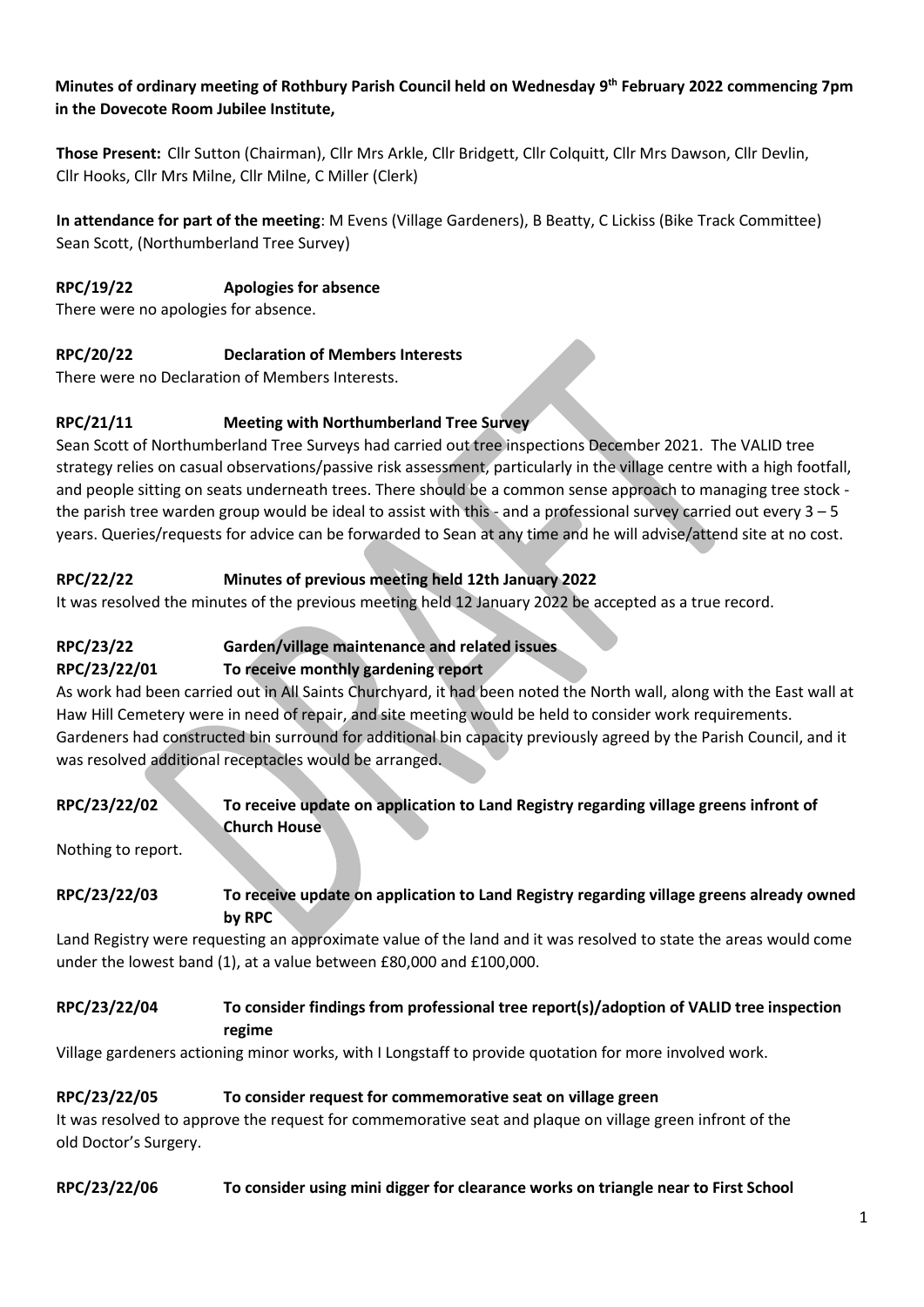Rothbury Joint Burial Committee had agreed to the loan of the mini digger, should it be required for concrete clearance works, however there would be insurance implications. If it should need to be used for future works in the parish, insurance cover would be sought.

## **RPC/23/22/07 To consider request for information board near to First School**

Request to place information board had been received by Climate and Nature. It would relate to the history of the triangle piece of land, and it was agreed the Parish Council supported the proposal, however landowner permission would be required. Clerk to request further details of proposal from Climate and Nature.

## **RPC/24/22 To receive update on land for proposed new toilet block**

Nothing to report.

## **RPC/25/22 Rothbury Bike Track, to receive progress on construction of bike track RPC/25/22/01 To approve proposals and costs of £1458.75 + VAT from County Council to improve road safety for users of the bike track**

Bike track opening day event planned for the weekend of 23/24 April 2022. Professional Risk Assessments prepared. Insurance company had confirmed as the lease was in the name of RPC, this would be sufficient to include the site in the RPC insurance policy. The build 95% complete with entrance tarmacking, barrier fencing and chicane barrier to slow children down to be installed. It was resolved to approve the proposals and costs of £1458.75 + VAT for road safety users of the bike track, but to also request SLOW markings on the road. Additional funding for children's training events had been applied for. Thanks given to the Committee for the hard work carried out. Procedures for relocating Youth Shelter to be confirmed. Committee gave thanks for the support the Parish Council had given to the project.

#### **RPC/26/22 To consider communications between Parish Council and residents RPC/26/22/01 To receive update on upgrade of Parish Council web-site in order to improve communications between Parish Council and residents**

Web-site ready to go live, with redundant links having been removed. Clerk to upload Cllr/employee photographs in due course.

# **RPC/26/22/02 To approve printing costs and distribution of Parish Council newsletter**

The Post Office had indicated distribution would only be available through the whole NE65 7 area, which included dwellings beyond the edge of Rothbury. Three printing companies had been approached with no firm quotations received. A further option being to purchase a printer and look at a local distributor - Clerk had met with Jubilee Institute who were to provide a quotation to rent a small storage room in the hall. Community groups, such as the scouts, could be contacted to see if they would be willing to distribute a newsletter. Matter to be discussed further at next RPC meeting.

## **RPC/27/22 Planning**

*Public comments can be submitted via Northumberland County Council web-site: Northumberland.gov.uk/Planning.aspx or via post to: Development Control, County Hall, Morpeth, NE61 2EF*

# **RPC/27/22/01 Planning applications received**

• 22/00289/FUL: Percy Cottage, Church Street – Change of use/conversion of two-storey workshop to extend existing dwelling, single storey rear extension and new timber sash windows and doors – no objections

## **RPC/27/22/02 Approval of Planning Application received**

- 21/04427/FUL, High House Hillside demolition of ground floor single storey extension and conservatory to rear of dwelling; construction of new ground floor single storey extension to rear of dwelling
- 21/00255/FELTPO: TPO Somerton House, Hillside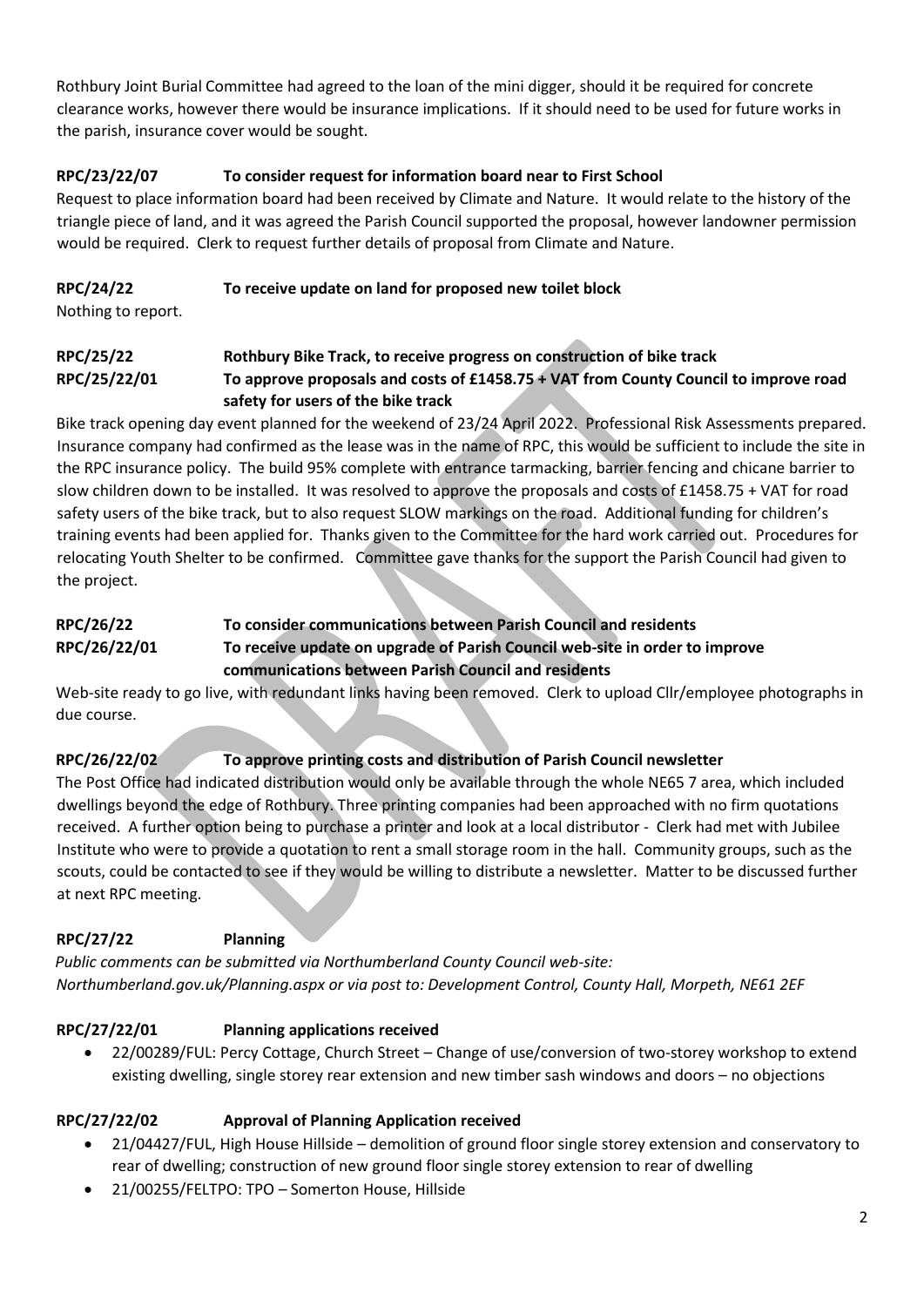• 21/03106/FUL: Demolition of the existing convenience store (Class E) and construction of a new retail foodstore (Class E) to be occupied by Co-operative Food Ltd/Mace Convenience Store, Townfoot

**RPC/27/22/03 To receive update from Mid-Coquetdale Neighbourhood Plan Steering Group**

Thursday(s) to be the favoured day for re-starting the Group, with dates to be confirmed.

## **RPC/27/22/04 Refusal of Planning Application received**

**RPC/28/22 Finance**

• 21/04991/FELTPO: Rectory Garden House, Prospect Terrace - TPO

**RPC/27/22/05 Planning Application NO 21/03106/FUL: Demolition of the existing convenience store (Class E) and construction of a new retail foodstore (Class E) to be occupied by Co-operative Food Ltd/Mace Convenience Store, Townfoot – to consider contacting the CO-OP and Sansec Ltd, to suggest times when construction vehicles/deliveries should be avoided, further to the planning application having received approval** Plan had been approved which included agreement of a monitoring period of twelve months, and if any concerns arose relating to parking/road safety, the CO-OP would have to put in mitigating measures. In terms of highway safety for young people, it was resolved to request construction deliveries be kept to certain times of the day, and should not be permitted between 745am to 915am, and 3pm to 5pm – Clerk to contact Northumberland County Council Planning Officer, CO-OP and Sansec Ltd. As part of the conditions, when the store is complete the bus stop would be moved further East.

| <b>PARISH COUNCIL</b>     |                                                      |                          |             |            |
|---------------------------|------------------------------------------------------|--------------------------|-------------|------------|
| <b>PAYABLE TO</b>         | <b>DETAILS</b>                                       | <b>AMOUNT</b><br>(GROSS) | <b>NETT</b> | <b>VAT</b> |
| Jubilee Institute         | Rent of meeting room,<br>December 2021               | £27                      |             |            |
| <b>Staff Costs</b>        | Staff/HMRC                                           | £1226.84                 |             |            |
| The Stephen Carey<br>Fund | Defib pads                                           | £45.00                   |             |            |
| Robson & Cowan            | Lawnmower service                                    | £143.03                  | £119.19     | £23.84     |
| <b>UCCT</b>               | December shoppers bus                                | £80.00                   |             |            |
| Northumberland            | Rent for Allotment land                              | £100                     |             |            |
| Estates                   | Rent for North river bank                            | £50                      |             |            |
| M Evens                   | January village<br>maintenance                       | £1072.75                 |             |            |
| <b>JOINT BURIAL</b>       |                                                      |                          |             |            |
| <b>COMMITTEE</b>          |                                                      |                          |             |            |
| <b>PAYABLE TO</b>         | <b>DETAILS</b>                                       | <b>AMOUNT</b><br>(GROSS) | <b>NETT</b> | <b>VAT</b> |
| Jubilee Institute         | Rent of meeting room,<br>December 2021               | £9                       |             |            |
| Staff costs               | Employees/Pension/HMRC                               | £2209.75                 |             |            |
| <b>Elsdon Memorials</b>   | Repair to headstone<br>damaged during Storm<br>Arwen | £331.00                  |             |            |
| M Evens                   | January burial ground<br>duties                      | £671.25                  |             |            |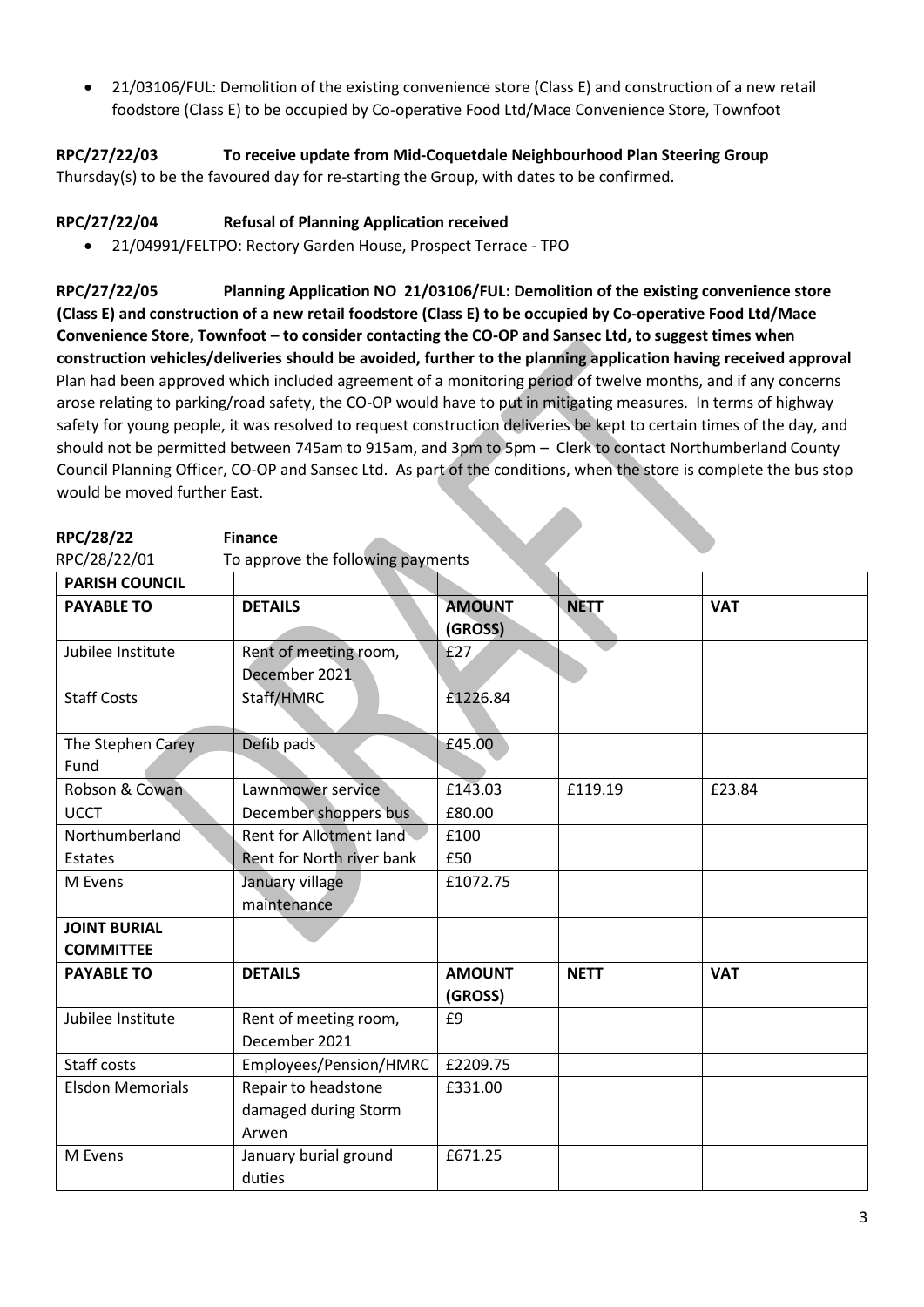| $- \cdot \cdot$<br>W.<br>$- - -$<br>$\sim$ $\sim$<br>401<br>чин.<br>SUNS<br>.Ud | - -<br>ᆂᆂᇦᇬᆍᇦ | $ -$<br>$\sim$<br>. .<br>0د.عـد | $-0.5$<br>12.U |
|---------------------------------------------------------------------------------|---------------|---------------------------------|----------------|
|---------------------------------------------------------------------------------|---------------|---------------------------------|----------------|

It was resolved to approve the payments.

| RPC/28/22/02 | To approve transfer of funds between Rothbury Joint Burial Committee budgets: |
|--------------|-------------------------------------------------------------------------------|
|--------------|-------------------------------------------------------------------------------|

| <b>Transfer from/Amount</b> | Current                         | <b>Transfer to</b> | Current       | <b>Revised</b> | Reason                                                        |
|-----------------------------|---------------------------------|--------------------|---------------|----------------|---------------------------------------------------------------|
|                             | <b>Budget</b>                   |                    | <b>Budget</b> | <b>Budget</b>  |                                                               |
| Grasscutter                 | £6,000                          | £100 to Fuel       | £850          | £950           | Grasscutting currently being<br>actioned, due to mild climate |
| Grasscutter                 | <b>Revised</b><br><b>Budget</b> |                    |               |                |                                                               |
|                             | £5,900                          |                    |               |                |                                                               |

RPC/28/22/03 To approve transfer of funds between Rothbury Parish Council budgets:

| <b>Transfer from/Amount</b> | Current        | <b>Transfer to</b> | <b>Current</b> | <b>Revised</b> | Reason                      |
|-----------------------------|----------------|--------------------|----------------|----------------|-----------------------------|
|                             | <b>Budget</b>  |                    | <b>Budget</b>  | <b>Budget</b>  |                             |
| Reserves                    | £22350         | $£30$ to           | £760           | £790           | Increase in NALC            |
| (unforeseen/contingency)    |                | Subscriptions      |                |                | subscription                |
|                             |                | £200 to            | £250           | £450           | Increase in meetings during |
|                             |                | Meeting Room       |                |                | 2021-2022                   |
|                             |                |                    |                |                |                             |
| Reserves                    | <b>Revised</b> |                    |                |                |                             |
| (unforeseen/contingency)    | <b>Budget</b>  |                    |                |                |                             |
|                             | £22120         |                    |                |                |                             |

It was resolved to approve the transfer of funds between budget headings.

## **RPC/28/22/04 To consider request for grant from Citizens Advice Northumberland**

**Section 137 of the Local Government Act 1972 gives the Council the power to incur expenditure which in their opinion is in the interests of and will bring direct benefit to their area or any part of it or all or some of its inhabitants.**

It was resolved to grant £500 to Citizens Advice Northumberland.

#### **RPC/28/22/05 To consider the most up to date financial statements for Rothbury Parish Council and Rothbury Parish Council (RJBC) – receipts and payments; budget; bank reconciliation**

It was resolved the most up to date financial statements for Rothbury Parish Council and Rothbury Parish Council (RJBC) were a true record. Cllr Mrs Arkle to sign bank reconciliations.

# **RPC/29/22 To receive update on Borderlands Place Programme which includes proposals for traffic reorganisation in village centre**

## **RPC/29/22/01 Election of two Parish Cllrs as Board Members**

Cllr's Mrs Arkle and Colquitt elected as Board Members.

## **RPC/30/22 To receive County Councillor update**

Road to be closed at Debdon bridge for parapet repairs for three weeks from 14/3/22. Give Way signage and Give Way markings would be of benefit, with County Cllr having requested these. County Council to vote against the County Council budget proposals for the forthcoming financial year, which included 9.3million for Todburn road repairs. A proposal to be presented to Jubilee Hall Committee for the facility to become a main centre in the area for any emergencies going forward, with Northern Powergrid to fund a generator to power the whole hall, and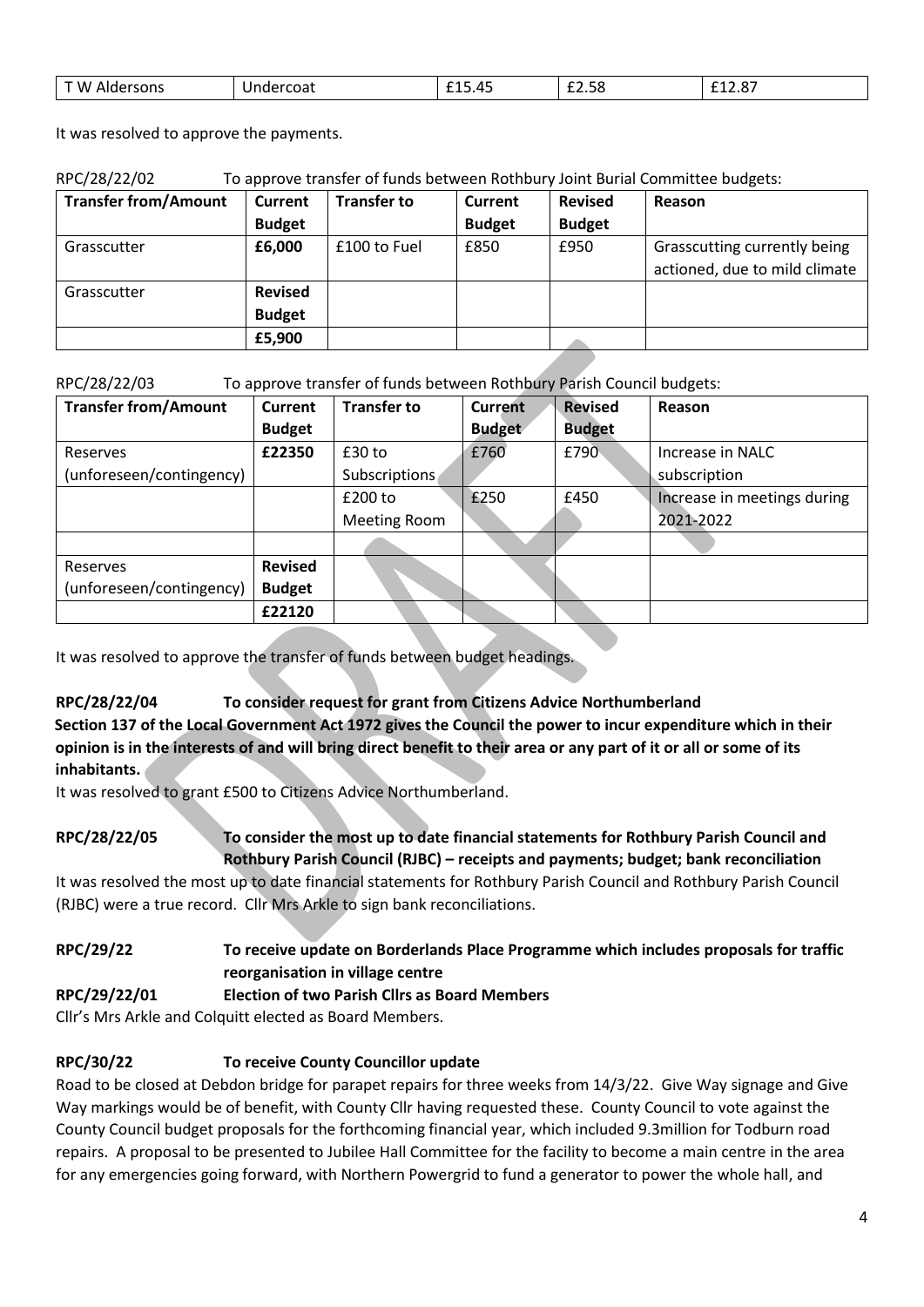proposals to utilise County Cllr budget for hiring a room in the hall as a Command Site, equipped with electronic equipment/printing facility/dedicated telephone line. EE had provisionally agreed to install a mini mast on top of the hall. A number of volunteers in different areas had come forward to assist in emergencies, external PA systems to be installed on 999 service(s) vehicles. A photocopier may be acquired which could possibly be used by RPC for printing of a newsletter.

Cllr Colquitt reported the RPC Crises Management Working Group had made good progress, and had met with Northumberland County Council Resilience Manager. There appears to be duplication between this and the progress detailed above, and the two groups should be working together. The next meeting scheduled for 2/3/22, it was extremely important the County Cllr attend, and if this date was not convenient the meeting would be rescheduled.

Interactive signage and new road signage to be erected at development at the top of Garleigh Road, once construction and associated works had been completed.

#### **RPC/31/22 Whitton Bank Cemetery**

**RPC/31/22/01 To approve quotation for replacement door/frame repairs to sheds** It was resolved to approve labour costs of £1420, and material costs of £1320.

**RPC/31/22/02 To receive update on proposals regarding diverting the stream, to enable the current extension land at the burial ground to be utilised for burials**

Nothing to report.

## **RPC/31/22/03 To approve the following BACS/Direct Debit payments for 2022-2023 due to contractual obligations: Employees - salary and pension; HMRC - PAYE; Npower - electricity; Anglian Water - water & sewage charge; Northumberland County Council - renewal of garden waste bin**

It was resolved to approve BACS/Direct Debit payments for 2022-2023 due to contractual obligations for salary and pension; HMRC - PAYE; Npower - electricity; Anglian Water - water & sewage charge; Northumberland County Council - renewal of garden waste bin, and to which Rothbury Joint Burial Committee had agreed at their meeting 7/2/22

**RPC/31/22/04 To approve weekly purchase of fuel for grasscutting equipment 2022-2023 using bank account debit card**

It was resolved to approve weekly purchase of fuel for grasscutting equipment 2022-2023 using bank account debit card, and to which Rothbury Joint Burial Committee had agreed at their meeting 7/2/22.

## **RPC/32/22 To consider amendments to Code of Conduct**

Northumberland Association of Local Council's Code of Conduct training to be held electronically 10/2/22.

# **RPC/33/22 To consider plans for 2022 Queen Elizabeth celebrations**

#### **RPC/33/22/01 To receive update on charity walk/tea party**

Meeting had been held with parishioner who is planning a charity walk/tea party in aid of Cancer Research on Saturday 4/6/22, and who wished to purchase medals for children involved in the walk.

## **RPC/33/22/02 To receive update on arrangements for beacon and town crier events**

Applications for town crier to be considered at March meeting. Chairman to construct beacon with the assistance of mechanical engineer, and which would be gas certified.

## **RPC/34/22 To consider future of Rothbury Post Office**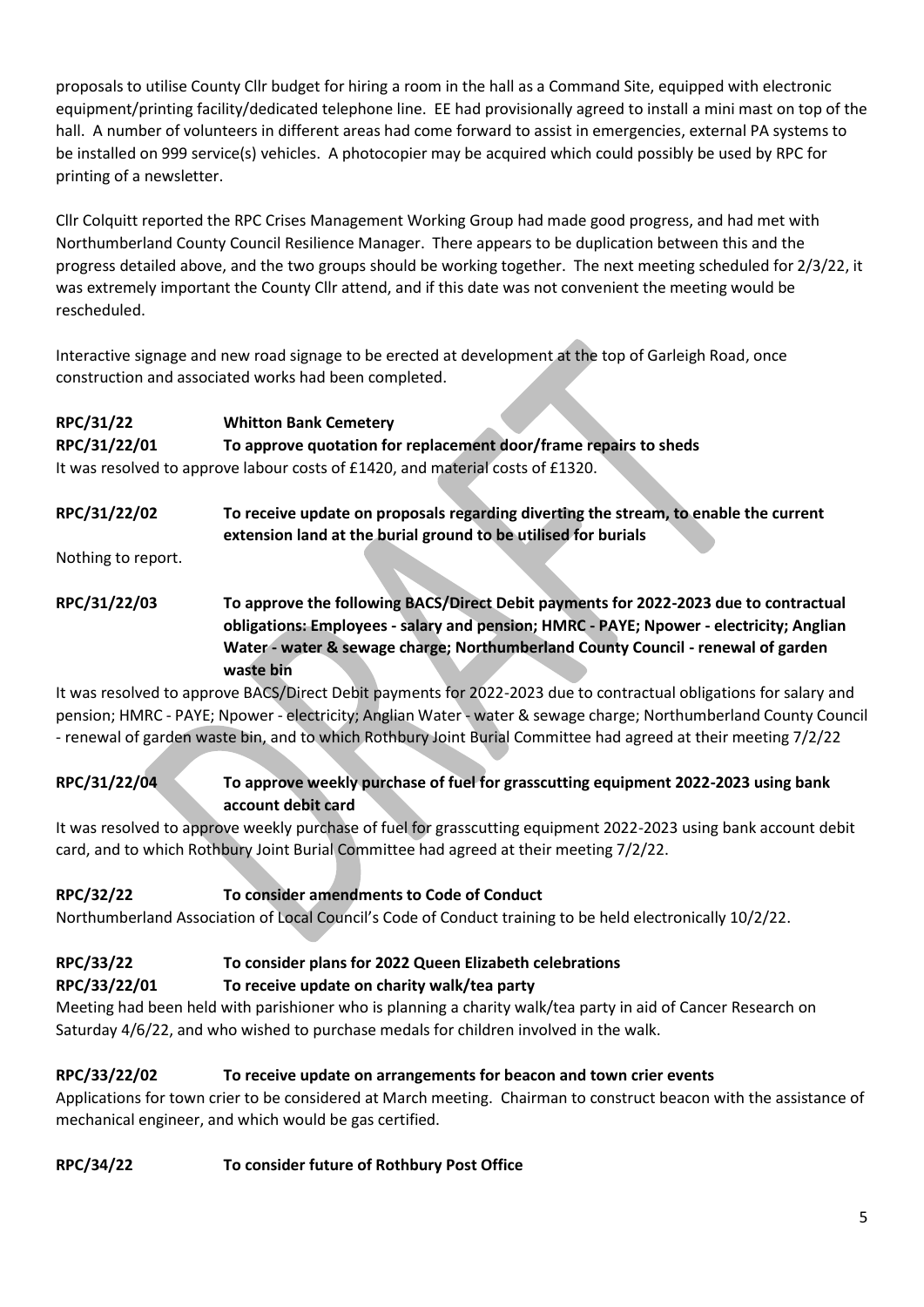Clerk had made contact with Post Office representative to enquire about post office arrangements from the middle of March 2022 onwards, when the newsagent is due to close, with confirmation awaited. It was assumed a temporary service would be available in the current CO-OP building.

## **RPC/35/22 Crises Management**

**RPC/35/22/01 To receive findings from Crises Management Working Group retrospective workshop** Progress had been made over the past month. Two Working Group meetings had been productive with retrospective on Storm Arwen held, and learning points grouped together resulting in five action points. A communications plan to be drafted. Available datasets within the valley of importance. Northumberland County Council Resilience Officer enthusiastic about working with the group, and to provide training and table top exercises. Linkage with other parishes of importance, with Wooler Parish Council having been contacted for advice, due to their pro-active response during Storm Arwen. Hesleyhurst Parish Council to join Working Group, and local Flood Group willing to assist. NCC Resilience Officer to brief on Civil Contingencies Act. Next meeting of Working Group 2/3/22.

## **RPC/35/22/02 To consider response to Northumberland County Council Storm Arwen Review**

Retrospective workshop results had been shared with Resilience Officer, and it was agreed to forward the report to the Storm Arwen Review committee.

## **RPC/36/22 Annual Review and approval of Asset Registers**

Asset Registers for RPC and RJBC reviewed and accepted as a true record, with Joint Burial Committee agreeing at their meeting 7/2/22 to accept the burial asset register, with the addition of record keeping/financial items. There was a query with the cemetery lodge being held in the name of four trustees, as the Thropton Parish Council trustee was no longer a Parish Cllr, with Clerk to seek professional advice.

## **RPC/37/22 Annual review and approval of Risk Assessments**

Risk Assessments reviewed and it was resolved they were acceptable for the current needs of the Parish Council, subject to amendment to "Members Conduct, Registers of Interests and gifts and hospitality in place – Members to declare any gifts or hospitality (over £25K in value)," amended to (over £50 in value).

# **RPC/38/22 To consider Parish Council assistance to Armed Service Veterans**

There were ex members of the Armed Forces in the community who were struggling with little support. Jackie Rowell of Northumberland County Council and Gordon Castle, County Cllr for Alnwick could assist. Working Group agreed as Cllr's Mrs Milne, Arkle, Colquitt, Milne and Sutton, to consider action RPC can take.

# **RPC/39/22 To receive urgent business/items for next meeting**

There was no urgent business/items for next meeting.

# **RPC/40/22 Date of Next Meeting**

The next meeting of Rothbury Parish Council will be held on Wednesday 9<sup>th</sup> March 2022 commencing 730pm in the Dovecote Room, Jubilee Institute.

# **RPC/41/22 To confirm date of 2022 Annual Assembly of the Parish**

It was resolved to hold the 2022 Annual Assembly of the Parish on Wednesday 11<sup>th</sup> May 2022 commencing 7pm, before the Annual Parish Council meeting.